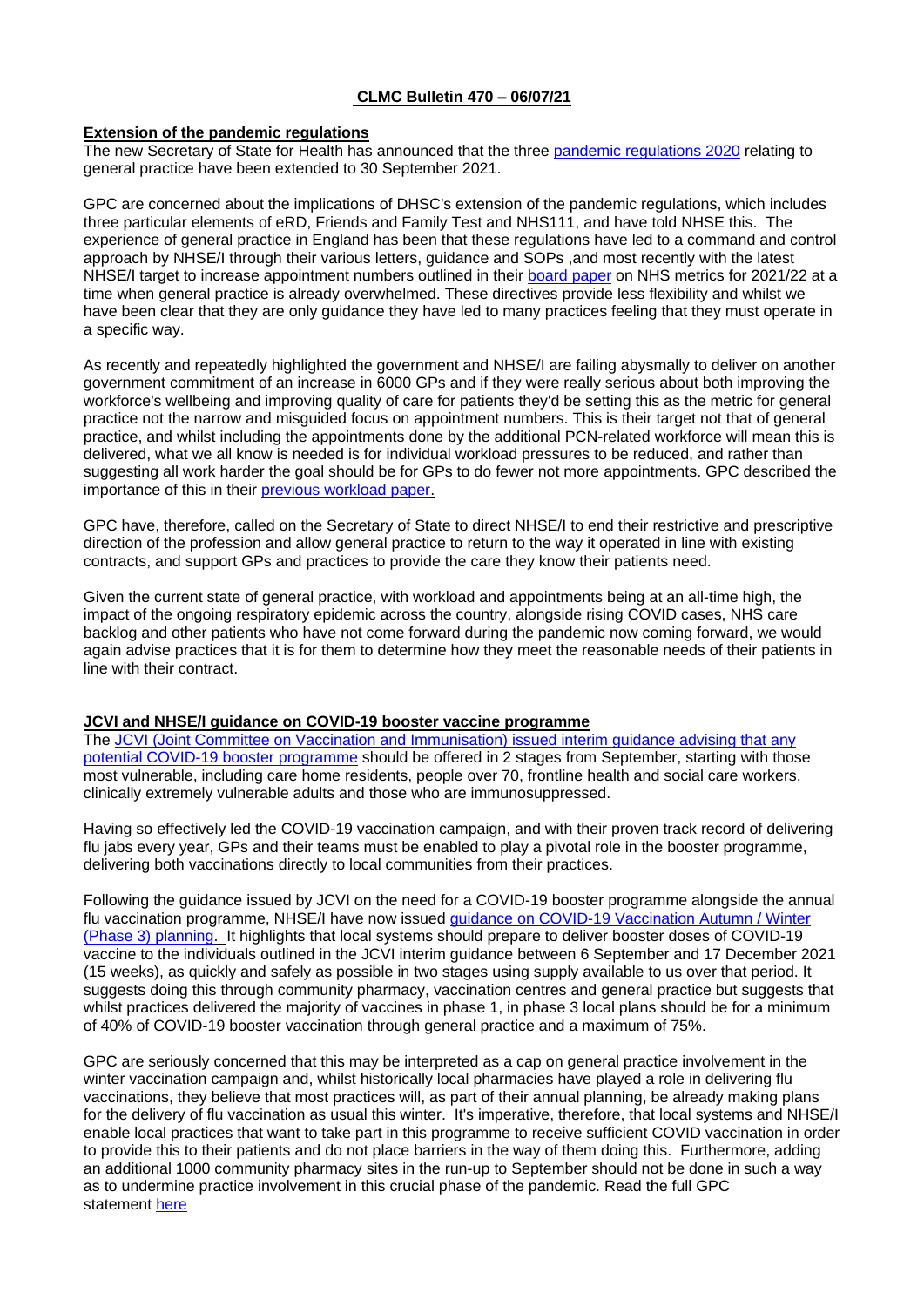### **Covid vaccine second doses**

Further to the [letter](https://www.england.nhs.uk/coronavirus/wp-content/uploads/sites/52/2021/06/C1324-Letter-to-vaccination-sites-15-June-2021.pdf) from NHSE/I dated 15 June setting out that second doses of the COVID-19 vaccine should be brought forward from 12 to 8 weeks for the remaining people who have not yet had their second dose vaccination, those who have not had one after 70 days will be contacted and encouraged to arrange an appointment as soon as possible. Vaccination sites have also been told not to give second vaccinations earlier than 8 weeks.

[Chapter 14 of the Green Book](https://www.gov.uk/government/publications/covid-19-the-green-book-chapter-14a) has been amended to reflect this advising that for all COVID-19 vaccines there is evidence of better immune response and/or protection where longer intervals between doses are used, and that JCVI recommends an interval of 8 to 12 weeks between doses of all the available COVID-19 vaccines.

## **Covid vaccine data**

Nearly [78 million doses of COVID-19 vaccines](https://coronavirus.data.gov.uk/details/vaccinations) have now been delivered in the UK, and 33 million people have also received their second dose.

## **Home delivery of medicines and appliances during the COVID-19 outbreak**

The Medicines Delivery Service for self-isolating patients was commissioned from community pharmacies and dispensing doctors in March 2020 and commissioned until 30 June 2021. The DHSC has now announced the medicine delivery service will be extended until 30 September 2021

Read the [letter on home delivery of medicines and appliances during the](https://www.england.nhs.uk/coronavirus/publication/preparedness-letters-for-community-pharmacy/) COVID-19 outbreak, which explains that to help provide support to people who have been notified of the need to self-isolate by NHS Test and Trace, the Community Pharmacy Home Delivery Service and the Dispensing Doctor Home Delivery Service will be extended from 1 July 2021 to 30 September 2021 for anyone living in England who has been notified by NHS Test and Trace to self-isolate.

## **Improving the NWRS (National Workforce Reporting Service) including webinar opportunity**

NHS Digital has [improved the way they collect primary care workforce data](https://digital.nhs.uk/data-and-information/areas-of-interest/workforce/national-workforce-reporting-system-nwrs-workforce-census-module/the-new-national-workforce-reporting-service) and replaced the former NWRS tool, which was decommissioned on 1 July. The new NWRS aims to be easier to use and has been designed with direct feedback from users. The aim is to make the task as simple and efficient as possible to help minimise the burden placed upon practices and primary care networks. From July, users should access the new NWRS via the **[Strategic Data Collection Service](https://datacollection.sdcs.digital.nhs.uk/)** (SDCS) - using the same login you use to complete other data collections, such as the General Practice Annual Electronic Self-Declaration, also known as eDEC. Please visit the [SDCS Data Submission site](https://datacollection.sdcs.digital.nhs.uk/) to check that you have access to the new system. If you have never used SDCS, [you will need to register for an account.](https://datacollection.sdcs.digital.nhs.uk/) This process only takes a couple of minutes.

Understanding staff capacity in the health service is more important than ever before. It is this information that helps shape GPC's negotiating strategy and how investment, training and resource is directed across the primary care workforce — ensuring the right support goes to the right place at the right time. It is therefore critical that the information you submit to NHS Digital about your staff is accurate and complete. Provision of workforce data is also a contractual requirement for practices and PCNs as it is crucial for understanding changing capacity across the primary care workforce.

To find out more about the changes to the NWRS, Practice and PCN Managers can [join one of NHS Digital's](https://elinkeu.clickdimensions.com/c/6/?T=NTgyNTUzNzk%3AcDEtYjIxMTQ4LTE5MGM3NmVkY2IyNjQ4OGNiMzBmNzgwNjRmYmNhN2Rl%3AcmFjaGVsLmNhcnJpbmd0b25AbmhzLm5ldA%3AbGVhZC05MzUwZGVjOWJjYmZlYjExODIzNTAwMjI0ODFhNmUyMS00N2JhOTBlNTg1Y2E0MmQxYTQwNzc3M2RkNjZhYmFlMw%3AZmFsc2U%3AMQ%3A%3AaHR0cHM6Ly9kaWdpdGFsLm5ocy51ay9kYXRhLWFuZC1pbmZvcm1hdGlvbi9hcmVhcy1vZi1pbnRlcmVzdC93b3JrZm9yY2UvbmF0aW9uYWwtd29ya2ZvcmNlLXJlcG9ydGluZy1zeXN0ZW0tbndycy13b3JrZm9yY2UtY2Vuc3VzLW1vZHVsZS93ZWJpbmFycz9fY2xkZWU9Y21GamFHVnNMbU5oY25KcGJtZDBiMjVBYm1oekxtNWxkQSUzZCUzZCZyZWNpcGllbnRpZD1sZWFkLTkzNTBkZWM5YmNiZmViMTE4MjM1MDAyMjQ4MWE2ZTIxLTQ3YmE5MGU1ODVjYTQyZDFhNDA3NzczZGQ2NmFiYWUzJmVzaWQ9YTMwZTYyMTQtZGNiZS1lYjExLWJhY2MtMDAyMjQ4MWE5YTRm&K=UXigbmVjo99CrIl8Ujh4qg)  [webinars](https://elinkeu.clickdimensions.com/c/6/?T=NTgyNTUzNzk%3AcDEtYjIxMTQ4LTE5MGM3NmVkY2IyNjQ4OGNiMzBmNzgwNjRmYmNhN2Rl%3AcmFjaGVsLmNhcnJpbmd0b25AbmhzLm5ldA%3AbGVhZC05MzUwZGVjOWJjYmZlYjExODIzNTAwMjI0ODFhNmUyMS00N2JhOTBlNTg1Y2E0MmQxYTQwNzc3M2RkNjZhYmFlMw%3AZmFsc2U%3AMQ%3A%3AaHR0cHM6Ly9kaWdpdGFsLm5ocy51ay9kYXRhLWFuZC1pbmZvcm1hdGlvbi9hcmVhcy1vZi1pbnRlcmVzdC93b3JrZm9yY2UvbmF0aW9uYWwtd29ya2ZvcmNlLXJlcG9ydGluZy1zeXN0ZW0tbndycy13b3JrZm9yY2UtY2Vuc3VzLW1vZHVsZS93ZWJpbmFycz9fY2xkZWU9Y21GamFHVnNMbU5oY25KcGJtZDBiMjVBYm1oekxtNWxkQSUzZCUzZCZyZWNpcGllbnRpZD1sZWFkLTkzNTBkZWM5YmNiZmViMTE4MjM1MDAyMjQ4MWE2ZTIxLTQ3YmE5MGU1ODVjYTQyZDFhNDA3NzczZGQ2NmFiYWUzJmVzaWQ9YTMwZTYyMTQtZGNiZS1lYjExLWJhY2MtMDAyMjQ4MWE5YTRm&K=UXigbmVjo99CrIl8Ujh4qg) which are running twice weekly.

# **Tees Valley Primary Care Training Hub Newsletter**

The latest [Tees Valley Primary Care Training Hub Newsletter](../Desktop/Primary%20Care%20Training%20Hub%20Newsletter%20July%20.pdf%20(5).pdf) includes some exciting training opportunities. Please note the Reception/Call Handling dates are included along with the signup links. Please cascade to your teams.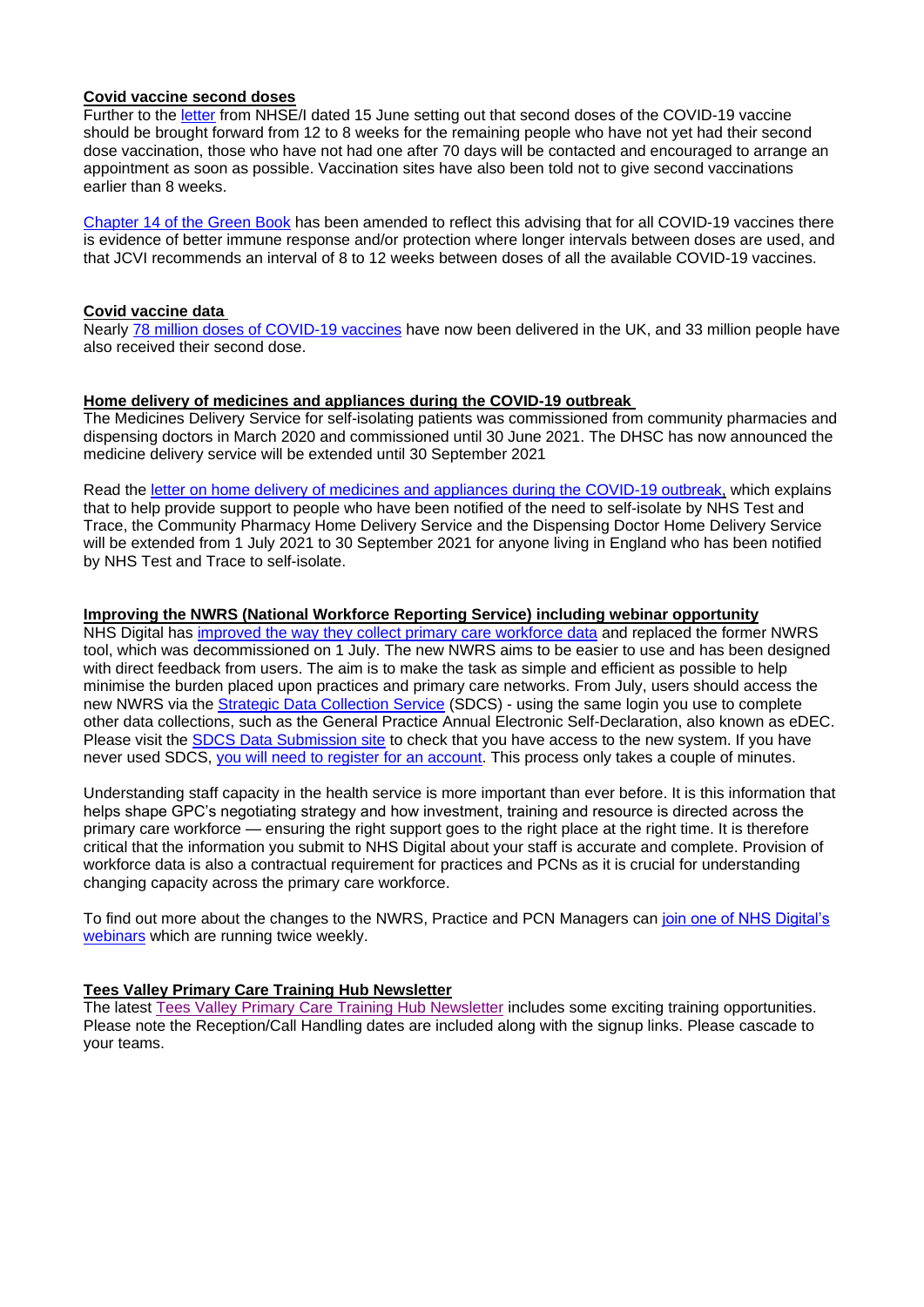# **LAUNCH - NENC Primary Care Training Hub Webpage**

The North East and North Cumbria Primary Care Training Hub have launched a dedicated page on the Made in HEENE website. This has been designed to be a one stop shop to share information and resources with stakeholders and wider primary care, [Primary Care Training Hub Website](https://madeinheene.hee.nhs.uk/general_practice/Primary-Care-Training-Hub)

The webpage has been developed initially to include:

- Introduction to the Primary Care Training Hub
- Membership
- New Roles in Primary Care Resource
- GP/GPN Fellowship Toolkit and Application Process
- Upcoming Training Dates
- Reports
- Contact details

The webpage will continually be developed to include more information and resources as they are developed and implemented.

# **LAUNCH - New Roles in Primary Care Web Resource**

During 2020, the Primary Care Training Hub engaged with stakeholders and identified a need to develop local resources to promote and embed the new roles available to PCNs. Stakeholders requested that any such resources incorporate those roles listed in the NHS England/Improvement (NHSE/I) Additional Roles Reimbursement Scheme via the GP Contract and roles which have been developed by HEE.

The Primary Care Training Hub worked with various local and national stakeholders to develop an excel resource which provided further information about an agreed number of such 'new roles'. The first draft of this resource was circulated to PCNs in June 2020 and quarterly updates have been made available.

This resource has now been adapted into a user-friendly, web-based resource and will be updated on a quarterly basis. [New Roles in Primary Care Resource](https://madeinheene.hee.nhs.uk/general_practice/Primary-Care-Training-Hub/New-Roles-in-Primary-Care-Resource)

The resource incorporates 2 functions:

- 1. *New Roles Overview* including:
- activities undertaken
- skills and competencies
- training and development
- supervision requirements
- education providers
- · funding
- iob descriptions
- · case studies
- additional resources

2. *Skill Mix Matrix* – an overview of tasks conducted in general practice mapped against the competencies, including costings. A user guide has also been developed to support the use of the matrix.

The Primary Care Training Hub would welcome any feedback to allow continuous improvement of this resource, particularly around:

- a. Do you find the resource helpful?
- b. What additional information would you welcome, to help you with your planning?
- c. Do you have any information you are willing to be shared in these resources, which could help others?

The Hub is receiving additional resources and feedback on an ongoing basis from other organisations, professional leads and bodies.

Feedback via [WorkforceTransformation.NE@hee.nhs.uk](mailto:WorkforceTransformation.NE@hee.nhs.uk)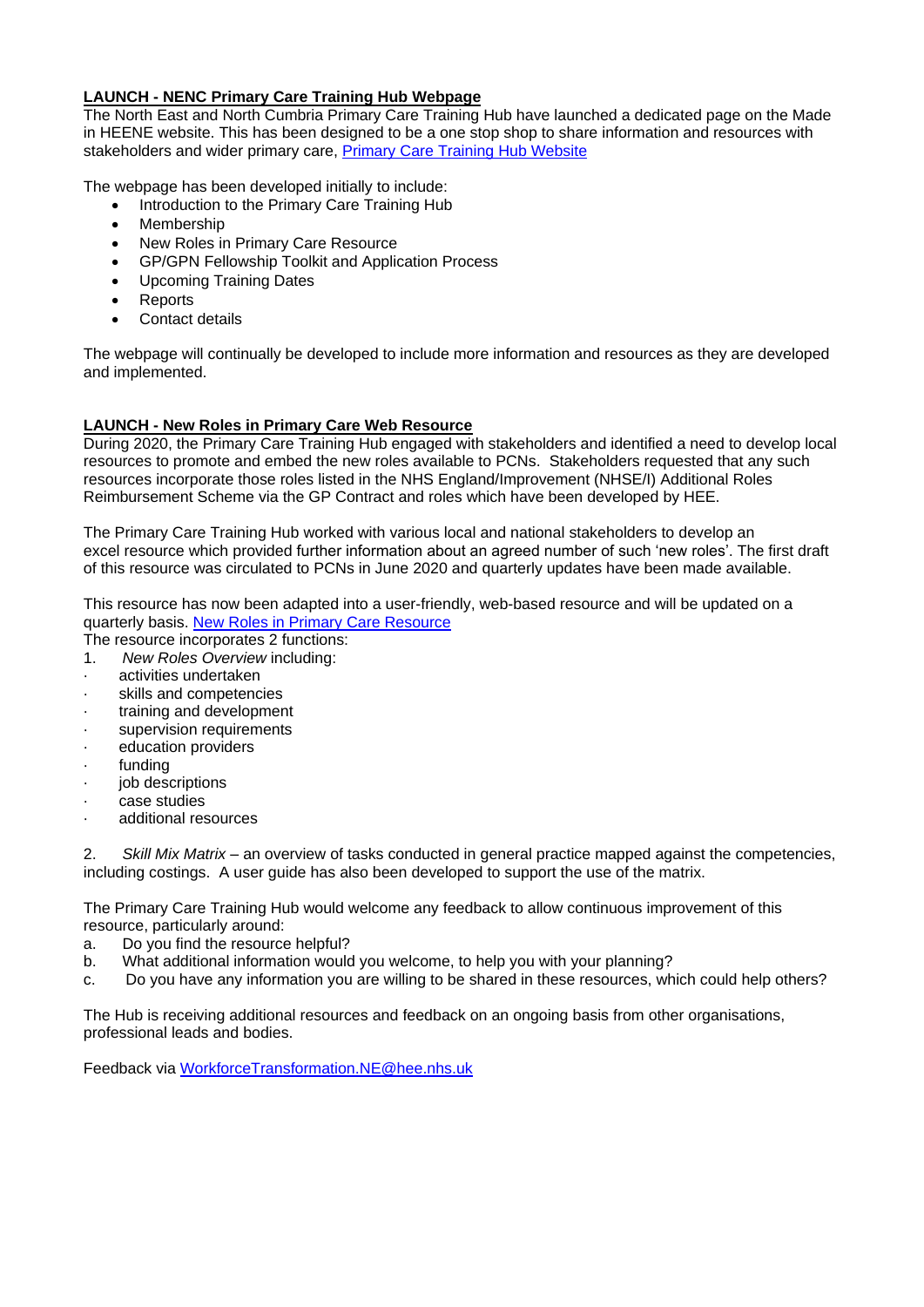## **One career, endless opportunities #Choose GP**

Final applications for 2021 GP specialty training, opens on the 27 July – 18 August 2021. Please 'like' and follow the #Choose GP [Facebook](https://www.facebook.com/ChooseGP/) and [Instagram page](https://www.instagram.com/choose_general_practice/?hl=en) to keep up to date with news and views. Please forward this information to any doctors who may be thinking about career options. The [GP National](https://gprecruitment.hee.nhs.uk/choose-gp/)  [Recruitment Office](https://gprecruitment.hee.nhs.uk/choose-gp/) (GPNRO) website is the place to go for more guidance or there are a number of GPs and trainees who can help with local or general enquiries. Email Daryl [gprecruitment@hee.nhs.uk](mailto:gprecruitment@hee.nhs.uk) to be put in touch.

## **ICS framework document**

NHS England's [ICS Design Framework,](https://www.england.nhs.uk/publication/integrated-care-systems-design-framework/) sets out how ICSs are expected to develop in the coming years and to prepare for statutory status, in line with the Government's [Health and Care White Paper.](https://www.bma.org.uk/media/3814/bma-member-briefing-gov-nhs-reform-feb-2021.pdf) The framework includes key detail around the roles and responsibilities ICSs are set to take on ahead of April 2022 – including managing NHS funding, commissioning, and co-ordinating services. The framework will shape how GP and primary care services are planned and organised, as well as the role clinicians take in delivering system transformation. So, it is essential that all doctors – and GPs in particular – are aware of and engaged in this process.

General practice will have a seat on the ICS board but must also be fully involved in local place-based integrated care partnership arrangements. The framework says that "Primary care should be represented and involved in decision-making at all levels of the ICS, including strategic decision-making forums at place and system level". LMCs will play a crucial role in this and it is vital that discussions are taking place now to ensure the voice of general practice is heard. The GPC [summary](https://www.bma.org.uk/media/4287/bma-briefing-on-nhs-england-ics-design-framework-july21.pdf) provides a comprehensive overview of the key details of the framework to help support this.

CLMC has previously circulated a number of ICS briefings and held discussions upon this. If you would like a refresh, please contact [Janice.foster@nhs.net](mailto:Janice.foster@nhs.net) . Additionally, the whole of primary care across Tees Valley (including dental, pharmacy and optometry colleagues alongside federations, PCNs and the LMC) have united to form a Tees Valley Primary Care Collaborative (working title!) to ensure that primary care is in the best possible place to share, develop and work together to provide 'whole primary care system' input into discussions.

# **NICE shared decision making guideline**

NICE has published a new [shared decision making guideline,](https://www.nice.org.uk/guidance/ng197) which aims to help people using healthcare services feel more confident in discussing care and treatment options with their healthcare teams.

NICE has collaborated with NHSE/I to develop a [standards framework](https://www.nice.org.uk/corporate/ecd8) to determine whether the quality of shared decision-making support tools, including patient decision aids, is sufficient. In addition to this, as part of a package of resources to accompany the shared decision making guideline, NICE has worked Keele University to develop a [learning package,](https://forms.office.com/pages/responsepage.aspx?id=7vO7K2i2-U2wY1mJRcPUZnTKKApclCdFlad4fn0JPONUM0U2RDlPOTBDNzc5UEE0Sjk0UkFKRVoxSC4u) aimed at healthcare professionals, to help with implementing these recommendations. You can find out more about the guideline, standards framework and learning package [here](http://bit.ly/NICE-SDM)

# **New Secretary of State for Health and Social Care**

Following the resignation of Matt Hancock MP, [Sajid Javid MP](https://www.gov.uk/government/news/secretary-of-state-for-health-and-social-care-sajid-javid-prioritises-ending-pandemic) has been appointed Secretary of State for Health. Dr Chaand Nagpaul, BMA chair of council, commented: "Sajid Javid has a huge and urgent task ahead. He must ensure completing the roll-out of the adult vaccination programme at rapid pace to control spiralling infection rates. He must also put forward a credible plan to tackle a backlog of care of unprecedented scale whilst at the same time rebuilding the trust of doctors and the wider healthcare workforce.

Frontline doctors and other staff have gone above and beyond time and time again over the course of the last 18 months, with many suffering from burnout and mental ill health as a result. The new Secretary of State must show he understands this challenge and must also be willing to listen to the voice of the frontline on the government's plans for sweeping changes in the running of the NHS in the upcoming Health and Care Bill."

### Read the full BMA statement [here](https://www.bma.org.uk/bma-media-centre/bma-says-new-secretary-of-state-for-health-has-a-huge-and-urgent-task-ahead)

Dr Nagpaul has since had a discussion with the secretary of state, in which Sajid Javid specifically asked that his thanks be passed on to GPs and their teams for their work in the vaccination programme.